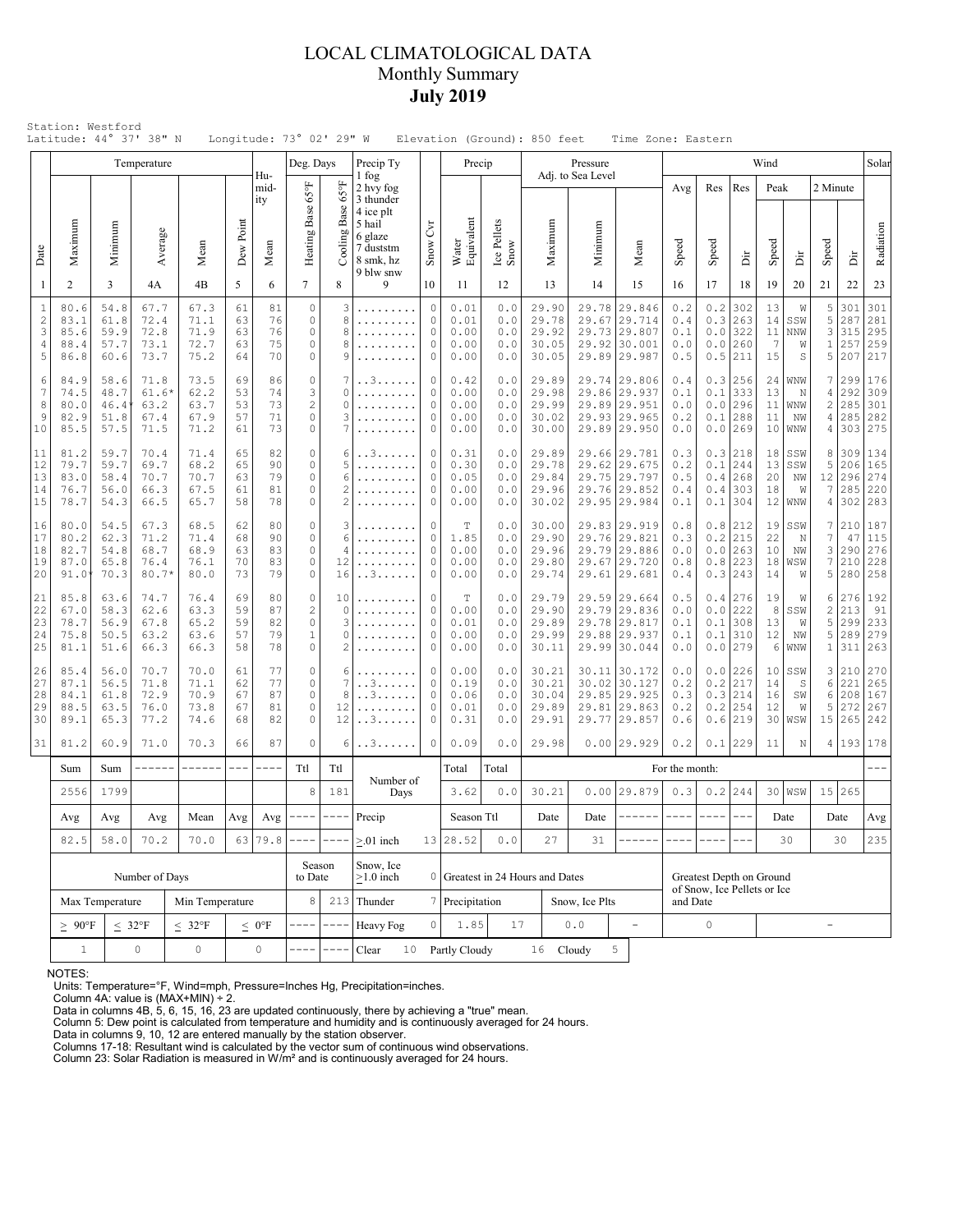## OBSERVATIONS AT 3-HOUR INTERVALS **July 2019: Westford**

|                                                          |                                                |                                                                                                 |                                                              |                                              |                                              |                                              |                                                                                                           | Wind                                                                                          |                                                                                  |                                                         |                                                                                    |                                                              |                                              |                                              |                                                     |                                                                                                           | Wind                                                              |                                                   |                                                         |                                                                               |                                                              |                                              |                                              |                                                           |                                                                                                          | Wind                                                               |                                                                                                 |
|----------------------------------------------------------|------------------------------------------------|-------------------------------------------------------------------------------------------------|--------------------------------------------------------------|----------------------------------------------|----------------------------------------------|----------------------------------------------|-----------------------------------------------------------------------------------------------------------|-----------------------------------------------------------------------------------------------|----------------------------------------------------------------------------------|---------------------------------------------------------|------------------------------------------------------------------------------------|--------------------------------------------------------------|----------------------------------------------|----------------------------------------------|-----------------------------------------------------|-----------------------------------------------------------------------------------------------------------|-------------------------------------------------------------------|---------------------------------------------------|---------------------------------------------------------|-------------------------------------------------------------------------------|--------------------------------------------------------------|----------------------------------------------|----------------------------------------------|-----------------------------------------------------------|----------------------------------------------------------------------------------------------------------|--------------------------------------------------------------------|-------------------------------------------------------------------------------------------------|
| Hour                                                     | Sunshine                                       | Pressure                                                                                        | Rainfall<br>rate                                             | Temperature                                  | Dew Point                                    | Humidity                                     | Direction                                                                                                 | Speed                                                                                         | Gust                                                                             | Sunshine                                                | Pressure                                                                           | Rainfall<br>rate                                             | Temperature                                  | Dew Point                                    | Humidity                                            | Direction                                                                                                 | Speed                                                             | Gust                                              | Sunshine                                                | Pressure                                                                      | Rainfall<br>rate                                             | Temperature                                  | Dew Point                                    | Humidity                                                  | Direction                                                                                                | Speed                                                              | Gust                                                                                            |
|                                                          |                                                |                                                                                                 |                                                              | JUL 01                                       |                                              |                                              |                                                                                                           |                                                                                               |                                                                                  |                                                         |                                                                                    |                                                              | JUL 02                                       |                                              |                                                     |                                                                                                           |                                                                   |                                                   |                                                         |                                                                               |                                                              | JUL 03                                       |                                              |                                                           |                                                                                                          |                                                                    |                                                                                                 |
| 0 <sub>0</sub><br>03<br>06<br>09<br>12<br>15<br>18<br>21 | 0<br>0<br>32<br>422<br>926<br>802<br>0         | 29.84<br>29.87<br>29.89<br>29.89<br>29.88<br>29.84<br>206 29.79<br>29.80                        | 0.00<br>0.00<br>0.00<br>0.00<br>0.00<br>0.00<br>0.00<br>0.00 | 59<br>57<br>56<br>66<br>75<br>79<br>79<br>64 | 58<br>55<br>55<br>62<br>64<br>62<br>64<br>60 | 94<br>96<br>96<br>86<br>69<br>57<br>60<br>86 | 35<br>35<br>35<br>31<br>29<br>34<br>34<br>27                                                              | 0<br>0<br>$\circ$<br>$\circ$<br>3<br>$\circ$<br>$\circ$<br>$\circ$                            | 0<br>0<br>$\circ$<br>6<br>9<br>6<br>0<br>$\circ$                                 | 0<br>0<br>11<br>536<br>851<br>812<br>141<br>0           | 29.78<br>29.73<br>29.75<br>29.73<br>29.70<br>29.68<br>29.68<br>29.68               | 0.00<br>0.00<br>0.00<br>0.00<br>0.00<br>0.00<br>0.00<br>0.00 | 65<br>65<br>63<br>73<br>78<br>81<br>80<br>66 | 60<br>59<br>59<br>62<br>64<br>68<br>66<br>61 | 86<br>80<br>89<br>70<br>62<br>64<br>61<br>86        | 126<br>19<br>19<br>21<br>30<br>31<br>30<br>30                                                             | 0<br>0<br>0<br>3<br>$\,1\,$<br>$\mathbb O$<br>0<br>0              | 0<br>4<br>4<br>11<br>11<br>10<br>7<br>0           | 0<br>0<br>28<br>522<br>882<br>770<br>128<br>0           | 29.73<br>29.75<br>29.77<br>29.81<br>29.82<br>29.82<br>29.82<br>29.85          | 0.00<br>0.00<br>0.00<br>0.00<br>0.00<br>0.00<br>0.00<br>0.00 | 62<br>62<br>60<br>76<br>82<br>84<br>83<br>65 | 59<br>60<br>59<br>68<br>67<br>67<br>68<br>59 | 91<br>92<br>95<br>75<br>61<br>56<br>61<br>82              | 30<br>21<br>21<br> 18<br>31<br>29<br>32<br>31                                                            | 0<br>0<br>0<br>0<br>0<br>$\,1$<br>0<br>0                           | 0<br>0<br>$\mathbb O$<br>$\mathbb O$<br>$\begin{smallmatrix}1\cr 8\end{smallmatrix}$<br>0<br>0  |
|                                                          |                                                |                                                                                                 |                                                              | JUL 04                                       |                                              |                                              |                                                                                                           |                                                                                               |                                                                                  |                                                         |                                                                                    |                                                              | JUL 05                                       |                                              |                                                     |                                                                                                           |                                                                   |                                                   |                                                         |                                                                               |                                                              | JUL 06                                       |                                              |                                                           |                                                                                                          |                                                                    |                                                                                                 |
| 00<br>03<br>06<br>09<br>12<br>15<br>18<br>21             | 0<br>0<br>18<br>397<br>752<br>805<br>153<br>0  | 29.92<br>29.96<br>29.98<br>30.02<br>30.04<br>30.01<br>30.00<br>30.02                            | 0.00<br>0.00<br>0.00<br>0.00<br>0.00<br>0.00<br>0.00<br>0.00 | 61<br>59<br>58<br>79<br>85<br>85<br>86<br>68 | 58<br>57<br>57<br>67<br>68<br>66<br>67<br>62 | 92<br>93<br>95<br>68<br>58<br>52<br>54<br>82 | 31<br>29<br>02<br>20<br>18<br>28<br>25<br>25                                                              | 0<br>$\circ$<br>$\circ$<br>0<br>0<br>0<br>0<br>$\circ$                                        | 0<br>$\mathbb O$<br>$\mathbb O$<br>$\circ$<br>1<br>$\mathbb O$<br>0<br>$\circ$   | 0<br>$\mathbf 0$<br>30<br>559<br>768<br>410<br>153<br>0 | 30.04<br>30.04<br>30.04<br>30.03<br>30.01<br>29.97<br>29.92<br>29.90               | 0.00<br>0.00<br>0.00<br>0.00<br>0.00<br>0.00<br>0.00<br>0.00 | 63<br>61<br>68<br>80<br>83<br>84<br>82<br>75 | 60<br>59<br>63<br>67<br>66<br>67<br>67<br>61 | 92<br>93<br>83<br>65<br>56<br>58<br>61<br>62        | 25 <sub>ا</sub><br>25<br>20<br>21<br>22<br>20<br>20<br>20                                                 | 0<br>0<br>0<br>1<br>$\overline{c}$<br>$\,1\,$<br>$\mathbb O$<br>0 | 0<br>0<br>4<br>9<br>11<br>4<br>$\mathbf{1}$<br>0  | 0<br>0<br>30<br>90<br>522<br>476<br>134<br>0            | 29.89<br>29.84<br>29.83<br>29.81<br>29.76<br>29.77<br>29.75<br>29.82          | 0.00<br>0.00<br>0.00<br>0.00<br>0.00<br>0.00<br>0.00<br>0.00 | 73<br>71<br>71<br>77<br>83<br>74<br>77<br>69 | 62<br>68<br>69<br>72<br>74<br>71<br>71<br>63 | 70<br>90<br>94<br>86<br>74<br>92<br>84<br>81              | 21<br>22<br>20<br>18<br>27<br>02<br>01<br>02                                                             | 0<br>0<br>0<br>$\mathbf 1$<br>4<br>$\mathbf 1$<br>0<br>$\mathbf 1$ | 0<br>$\mathbb O$<br>$\overline{4}$<br>9<br>$14$<br>$\,$ 8 $\,$<br>$\mathbb O$<br>8              |
|                                                          | JUL 07                                         |                                                                                                 |                                                              |                                              |                                              |                                              |                                                                                                           |                                                                                               |                                                                                  |                                                         | JUL 08                                                                             |                                                              |                                              |                                              |                                                     |                                                                                                           |                                                                   |                                                   |                                                         | JUL 09                                                                        |                                                              |                                              |                                              |                                                           |                                                                                                          |                                                                    |                                                                                                 |
| 00<br>03<br>06<br>09<br>12<br>15<br>18<br>21             | $\circ$<br>0<br>399<br>820<br>880<br>116<br>21 | 0, 29.86<br>29.89<br>29.92<br>29.97<br>29.97<br>29.96<br>29.93<br>29.93                         | 0.00<br>0.00<br>0.00<br>0.00<br>0.00<br>0.00<br>0.00<br>0.00 | 59<br>55<br>49<br>62<br>71<br>74<br>72<br>64 | 55<br>51<br>48<br>55<br>55<br>57<br>57<br>55 | 88<br>87<br>93<br>78<br>56<br>55<br>59<br>73 | 101<br>0 <sub>0</sub><br>00<br>0 <sub>0</sub><br>0 <sub>0</sub><br>31<br>0 <sub>0</sub><br>0 <sub>0</sub> | 0<br>$\circ$<br>0<br>0<br>0<br>$\mathbf{1}$<br>$\circ$<br>$\Omega$                            | 0<br>$\mathbb O$<br>$\mathbb O$<br>5<br>$\circ$<br>7<br>0<br>0                   | $\mathbf 0$<br>0<br>381<br>800<br>869<br>125<br>28      | 0, 29.95<br>29.97<br>29.97<br>29.98<br>29.99<br>29.93<br>29.91<br>29.92            | 0.00<br>0.00<br>0.00<br>0.00<br>0.00<br>0.00<br>0.00<br>0.00 | 51<br>48<br>47<br>59<br>73<br>77<br>77<br>67 | 49<br>47<br>45<br>56<br>57<br>53<br>59<br>58 | 92<br>94<br>95<br>90<br>58<br>43<br>53<br>72        | 00 <sub>1</sub><br>0 <sub>0</sub><br>0 <sub>0</sub><br>0 <sub>0</sub><br>29<br>29<br>29<br>0 <sub>0</sub> | 0<br>0<br>0<br>0<br>0<br>0<br>0<br>0                              | 0<br>0<br>0<br>0<br>7<br>$\overline{c}$<br>2<br>0 | 0<br>0<br>249<br>783<br>807<br>191<br>30                | 0, 29.94<br>29.93<br>29.97<br>30.00<br>29.99<br>29.95<br>29.94<br>29.95       | 0.00<br>0.00<br>0.00<br>0.00<br>0.00<br>0.00<br>0.00<br>0.00 | 58<br>55<br>53<br>65<br>76<br>82<br>80<br>69 | 52<br>52<br>50<br>58<br>62<br>64<br>60<br>60 | 79<br>91<br>92<br>77<br>61<br>55<br>50<br>73              | 00<br>0 <sub>0</sub><br>0 <sub>0</sub><br>0 <sub>0</sub><br>29<br>0 <sub>0</sub><br>27<br>0 <sub>0</sub> | 0<br>0<br>0<br>0<br>0<br>0<br>0<br>0                               | 0<br>$\mathbb O$<br>$\circ$<br>$\circ$<br>$\begin{array}{c} 3 \\ 0 \end{array}$<br>5<br>$\circ$ |
|                                                          |                                                |                                                                                                 |                                                              | <b>JUL 10</b>                                |                                              |                                              |                                                                                                           |                                                                                               |                                                                                  |                                                         |                                                                                    |                                                              | JUL 11                                       |                                              |                                                     |                                                                                                           |                                                                   |                                                   |                                                         |                                                                               |                                                              | <b>JUL 12</b>                                |                                              |                                                           |                                                                                                          |                                                                    |                                                                                                 |
| 00<br>03<br>06<br>09<br>12<br>15<br>18<br>21             | 0<br>0<br>329<br>644<br>844<br>235<br>22       | 0, 29.97<br>29.97<br>29.98<br>30.00<br>29.98<br>29.94<br>29.92<br>29.90                         | 0.00<br>0.00<br>0.00<br>0.00<br>0.00<br>0.00<br>0.00<br>0.00 | 64<br>61<br>58<br>71<br>80<br>84<br>84<br>72 | 56<br>57<br>56<br>61<br>66<br>60<br>61<br>65 | 76<br>87<br>93<br>73<br>62<br>44<br>46<br>77 | 00<br>0 <sub>0</sub><br>0 <sub>0</sub><br>18<br>00<br>29<br>0 <sub>0</sub><br>0 <sub>0</sub>              | 0<br>$\circ$<br>0<br>0<br>0<br>0<br>$\circ$<br>$\mathbf{0}$                                   | 0<br>$\mathbb O$<br>$\circ$<br>$\,1\,$<br>$\circ$<br>5<br>$\circ$<br>$\circ$     | 0<br>$\Omega$<br>290<br>503<br>289<br>200<br>9          | 0, 29.90<br>29.88<br>29.85<br>29.83<br>29.79<br>29.76<br>29.70<br>29.67            | 0.00<br>0.00<br>0.00<br>0.00<br>0.00<br>0.00<br>0.00<br>0.00 | 61<br>61<br>64<br>75<br>80<br>80<br>78<br>74 | 58<br>58<br>60<br>67<br>71<br>71<br>68<br>67 | 90<br>90<br>87<br>77<br>72<br>74<br>71<br>79        | 00 <sub>1</sub><br>0 <sub>0</sub><br>20<br>0 <sub>0</sub><br>20<br>20<br>0 <sub>0</sub><br>20             | 0<br>0<br>0<br>0<br>1<br>$\mathbf 1$<br>0<br>2                    | 0<br>0<br>1<br>0<br>8<br>9<br>0<br>11             | $\mathbf{0}$<br>0<br>0<br>82<br>674<br>369<br>109<br>27 | 29.69<br>29.65<br>29.63<br>29.64<br>29.65<br>29.66<br>29.68<br>29.73          | 0.01<br>0.00<br>0.00<br>0.00<br>0.00<br>0.00<br>0.00<br>0.00 | 64<br>64<br>65<br>67<br>76<br>78<br>69<br>67 | 62<br>62<br>63<br>66<br>69<br>70<br>67<br>63 | 93 <sub>1</sub><br>95<br>96<br>96<br>78<br>77<br>92<br>87 | 0 <sup>0</sup><br>0 <sub>0</sub><br>0 <sub>0</sub><br>20<br>31<br>31<br>0 <sub>0</sub><br>29             | 0<br>0<br>0<br>0<br>0<br>0<br>0<br>0                               | 0<br>0<br>$\mathbb O$<br>$\begin{array}{c} 5 \\ 2 \\ 5 \end{array}$<br>$\mathbb O$<br>6         |
|                                                          |                                                | <b>JUL 13</b>                                                                                   |                                                              |                                              |                                              |                                              |                                                                                                           |                                                                                               |                                                                                  |                                                         |                                                                                    | JUL 14                                                       |                                              |                                              |                                                     |                                                                                                           |                                                                   |                                                   |                                                         |                                                                               | <b>JUL 15</b>                                                |                                              |                                              |                                                           |                                                                                                          |                                                                    |                                                                                                 |
| 00<br>03<br>06<br>10<br>12<br>15<br>18<br>21             | 0<br>$\mathsf{O}$<br>842<br>873<br>141<br>5    | 0,29.78<br>29.78<br>29.79<br>349 29.83<br>29.83<br>29.80<br>29.76<br>29.77                      | 0.00<br>0.00<br>0.00<br>0.00<br>0.00<br>0.00<br>0.01<br>0.00 | 60<br>62<br>59<br>67<br>77<br>81<br>82<br>74 | 58<br>61<br>58<br>66<br>68<br>66<br>69<br>62 | 94<br>95<br>96<br>94<br>76<br>62<br>65       | 00<br>00<br>$0\,0$<br>0 <sub>0</sub><br>$\begin{smallmatrix} 2&0\\ 2&7 \end{smallmatrix}$<br>63 20<br>27  | 0<br>$\circ$<br>$\circ$<br>0<br>0<br>$1\,$<br>$\overline{\mathbf{c}}$<br>$\mathbb O$          | 0<br>$\mathbb O$<br>$\mathbb O$<br>0<br>$\mathbf 5$<br>8<br>10<br>$\overline{c}$ | 0<br>0<br>$\circ$<br>145<br>981<br>876<br>181<br>28     | 29.80 ا<br>29.77<br>29.79<br>29.82<br>29.85<br>29.87<br>29.88<br>29.92             | 0.00<br>0.00<br>0.00<br>0.00<br>0.00<br>0.00<br>0.00<br>0.00 | 69<br>61<br>62<br>68<br>75<br>76<br>71<br>68 | 61<br>58<br>61<br>63<br>65<br>66<br>62<br>58 | 76<br>90<br>95<br>85<br>$70$<br>$73\,$<br>72<br>71  | 20 ا<br>0 <sub>0</sub><br>00<br>29<br>$\begin{array}{ c c }\n29 \\ 31\n\end{array}$<br>33<br>31           | 0<br>$\circ$<br>0<br>0<br>$\mathbf 1$<br>$\sqrt{2}$<br>0<br>1     | 5<br>0<br>0<br>4<br>6<br>9<br>7                   | 0<br>0<br>$\circ$<br>237<br>780<br>15 861               | 29.95<br>29.96<br>29.97<br>30.00<br>30.01<br>30.00<br>125 29.97<br>25 29.97   | 0.00<br>0.00<br>0.00<br>0.00<br>0.00<br>0.00<br>0.00<br>0.00 | 58<br>57<br>55<br>64<br>73<br>77<br>76<br>69 | 55<br>54<br>53<br>60<br>61<br>60<br>60<br>62 | 88<br>92<br>93<br>84<br>66<br>56<br>57<br>77              | 00<br>0 <sub>0</sub><br>0 <sub>0</sub><br>0 <sub>0</sub><br>29<br>29<br>0 <sub>0</sub><br>0 <sup>0</sup> | 0<br>0<br>0<br>0<br>0<br>0<br>0<br>0                               | 0<br>$\mathbb O$<br>$\circ$<br>0<br>$\frac{5}{3}$<br>$\mathbb O$<br>0                           |
|                                                          |                                                |                                                                                                 |                                                              | <b>JUL 16</b>                                |                                              |                                              |                                                                                                           |                                                                                               |                                                                                  |                                                         |                                                                                    |                                                              | <b>JUL 17</b>                                |                                              |                                                     |                                                                                                           |                                                                   |                                                   |                                                         |                                                                               |                                                              | <b>JUL 18</b>                                |                                              |                                                           |                                                                                                          |                                                                    |                                                                                                 |
| 00<br>03<br>06<br>09<br>12<br>15<br>18<br>21             | $\circ$<br>25<br>253                           | 0, 30.00<br>29.99<br>30.00<br>$504 \mid 29.97$<br>29.94<br>759 29.89<br>$77$   29.83<br>0 29.83 | 0.00<br>0.00<br>0.00<br>0.00<br>0.00<br>0.00<br>0.00<br>0.00 | 57<br>55<br>56<br>73<br>72<br>77<br>79<br>74 | 55<br>54<br>55<br>63<br>62<br>65<br>69<br>67 | 94<br>95<br>96<br>72<br>70<br>68<br>71<br>78 | 36<br>36<br>21<br>24<br>21<br>21<br>21<br>21                                                              | 0<br>$\circ$<br>$\circ$<br>0<br>$\overline{\mathbf{c}}$<br>$\sqrt{4}$<br>$\,1$<br>$\mathbb O$ | 0<br>$\mathbb O$<br>$\mathbb O$<br>8<br>12<br>13<br>$\mathbb O$                  | $\circ$<br>5<br>171<br>974<br>0                         | 0, 29.83<br>29.81<br>29.80<br>29.83<br>29.81<br>234 29.79<br>13 113 29.81<br>29.85 | 0.00<br>0.00<br>0.00<br>0.00<br>0.00<br>0.00<br>0.00<br>0.00 | 72<br>72<br>69<br>70<br>78<br>77<br>72<br>67 | 66<br>66<br>67<br>69<br>74<br>73<br>71<br>65 | $81^{22}$<br>82<br>93<br>95<br>87<br>87<br>95<br>92 | 26<br> 21<br>23<br>$20$<br>21<br>10<br>01                                                                 | 0<br>$\circ$<br>0<br>0<br>0<br>0<br>$\mathbb O$<br>0              | 0<br>6<br>0<br>7<br>9<br>2<br>0<br>0              | 0<br>26<br>517<br>977<br>227                            | 0, 29.90<br>29.89<br>29.93<br>29.94<br>29.93<br>846 29.87<br>29.85<br>0 29.82 | 0.00<br>0.00<br>0.00<br>0.00<br>0.00<br>0.00<br>0.00<br>0.11 | 62<br>58<br>56<br>69<br>78<br>81<br>80<br>68 | 61<br>57<br>54<br>63<br>65<br>68<br>68<br>65 | 96,01<br>96<br>96<br>82<br>64<br>65<br>67<br>91           | 01<br>02<br>02<br>29<br>27<br>16<br>18                                                                   | 0<br>0<br>0<br>0<br>0<br>0<br>0<br>0                               | 0<br>$\mathbb O$<br>$\mathbb O$<br>$\circ$<br>$\mathbb O$<br>$\circ$<br>$\circ$<br>0            |

# MAXIMUM SHORT DURATION PRECIPITATION

| Time Period (minutes) | ت         | 10   | 15   | 20   | 30   | 45   | 60   | 80   | 100  | 120      | 150  | 180  |
|-----------------------|-----------|------|------|------|------|------|------|------|------|----------|------|------|
| Precipitation         | っっ<br>1.Z | 1.61 | 1.97 | 2.16 | 2.49 | 2.53 | 2.64 | 3.54 | 4.37 | 76<br>4. | 4.88 | 5.00 |
| Ended: Date           | 19        | 19   | 18   | 18   | 18   | 18   | 18   | 18   | 18   | 18       | 18   | 18   |
| Ended: Time           | 0449      | 0451 | 1822 | 1824 | 2322 | 2336 | 2351 | 2259 | 2322 | 2336     | 2322 | 2351 |

The precipitation amounts may occur at any time during the month. The time indicated is the ending time of the interval. Date and time are not entered for trace amounts.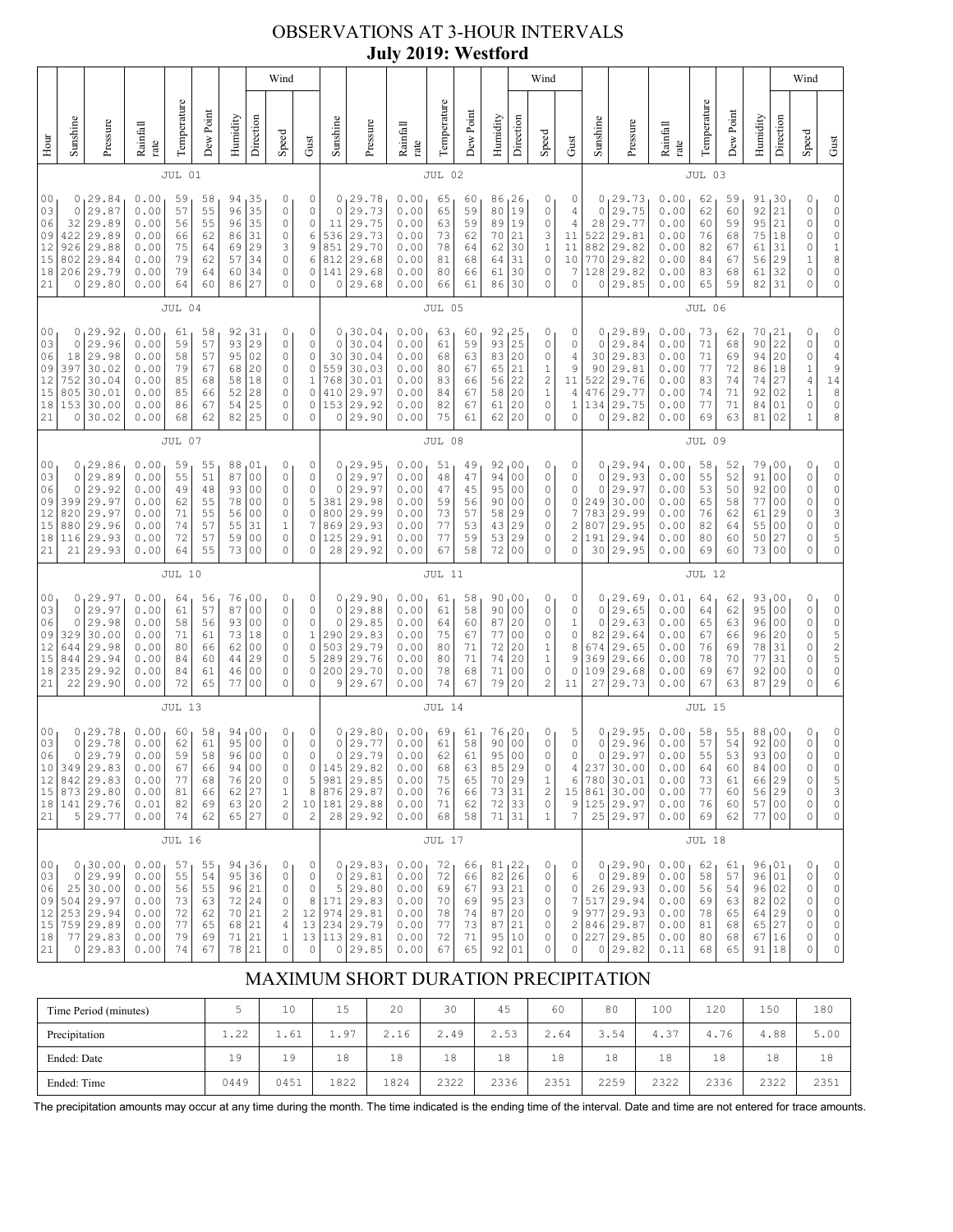## OBSERVATIONS AT 3-HOUR INTERVALS **July 2019: Westford**

|                                                          |                                                                                                                                                                                                                                                                                                                                                                                                                                                                      |                                                                                      |                                                              |                                              |                                              |                                              |                                                                                    | Wind                                                                              |                                                                                                      |                                                              |                                                                             |                                                              |                                                  | Wind                                         |                                                                      |                                                                                       |                                                                      |                                                                                         |                                                              |                                                                         |                                                              |                                                  |                                              |                                                                                                         |                                                                                    | Wind                                                                                                    |                                                                                                                                   |
|----------------------------------------------------------|----------------------------------------------------------------------------------------------------------------------------------------------------------------------------------------------------------------------------------------------------------------------------------------------------------------------------------------------------------------------------------------------------------------------------------------------------------------------|--------------------------------------------------------------------------------------|--------------------------------------------------------------|----------------------------------------------|----------------------------------------------|----------------------------------------------|------------------------------------------------------------------------------------|-----------------------------------------------------------------------------------|------------------------------------------------------------------------------------------------------|--------------------------------------------------------------|-----------------------------------------------------------------------------|--------------------------------------------------------------|--------------------------------------------------|----------------------------------------------|----------------------------------------------------------------------|---------------------------------------------------------------------------------------|----------------------------------------------------------------------|-----------------------------------------------------------------------------------------|--------------------------------------------------------------|-------------------------------------------------------------------------|--------------------------------------------------------------|--------------------------------------------------|----------------------------------------------|---------------------------------------------------------------------------------------------------------|------------------------------------------------------------------------------------|---------------------------------------------------------------------------------------------------------|-----------------------------------------------------------------------------------------------------------------------------------|
| Hour                                                     | Sunshine                                                                                                                                                                                                                                                                                                                                                                                                                                                             | Pressure                                                                             | Rainfall<br>rate                                             | Temperature                                  | Dew Point                                    | Humidity                                     | Direction                                                                          | Speed                                                                             | Gust                                                                                                 | Sunshine                                                     | Pressure                                                                    | Rainfall<br>rate                                             | Temperature                                      | Dew Point                                    | Humidity                                                             | Direction                                                                             | Speed                                                                | Gust                                                                                    | Sunshine                                                     | Pressure                                                                | Rainfall<br>rate                                             | Temperature                                      | Dew Point                                    | Humidity                                                                                                | Direction                                                                          | Speed                                                                                                   | Gust                                                                                                                              |
|                                                          |                                                                                                                                                                                                                                                                                                                                                                                                                                                                      |                                                                                      |                                                              | <b>JUL 19</b>                                |                                              |                                              |                                                                                    |                                                                                   |                                                                                                      |                                                              |                                                                             |                                                              | JUL 20                                           |                                              |                                                                      |                                                                                       |                                                                      |                                                                                         |                                                              |                                                                         |                                                              | JUL 21                                           |                                              |                                                                                                         |                                                                                    |                                                                                                         |                                                                                                                                   |
| 0 <sub>0</sub><br>03<br>06<br>09<br>12<br>15<br>18<br>21 | 0, 29.80<br>0.07<br>66<br>94, 19<br>0<br>64<br>21<br>29.77<br>$\circ$<br>0.08<br>67<br>64<br>90<br>$\mathbb O$<br>29.77<br>0.00<br>65<br>94<br>20<br>$\circ$<br>16<br>66<br>489<br>29.74<br>22<br>0.00<br>85<br>3<br>74<br>69<br>$\sqrt{2}$<br>812<br>29.70<br>0.00<br>75<br>76<br>24<br>83<br>29.68<br>26<br>274<br>0.00<br>77<br>77<br>$\circ$<br>85<br>22<br>151 29.67<br>0.00<br>76<br>$\circ$<br>83<br>80<br>0 29.68<br>0.00<br>78<br>71<br>79<br>24<br>$\circ$ |                                                                                      |                                                              |                                              |                                              |                                              | 6<br>10<br>$\overline{7}$<br>14<br>11<br>$\overline{7}$<br>$\mathbb O$<br>$\Omega$ | $\circ$<br>19<br>408<br>821<br>758<br>90<br>$\circ$                               | 0, 29.69<br>29.69<br>29.73<br>29.74<br>29.71<br>29.66<br>29.63<br>29.63                              | 0.00<br>0.00<br>0.00<br>0.00<br>0.00<br>0.00<br>0.00<br>0.00 | 76<br>73<br>71<br>82<br>86<br>90<br>86<br>79                                | 71<br>70<br>68<br>74<br>75<br>74<br>76<br>73                 | 85, 25<br>90<br>93<br>78<br>69<br>60<br>74<br>83 | 22<br>21<br>20<br>29<br> 18<br>22<br>22      | 0<br>0<br>$\mathsf{O}\xspace$<br>1<br>$\,1$<br>$\mathbf 1$<br>0<br>0 | 6<br>$\sqrt{2}$<br>$\mathsf{O}\xspace$<br>$\mathsf 9$<br>8<br>8<br>$\circ$<br>$\circ$ | $\circ$<br>$\circ$<br>91<br>209<br>784<br>142<br>$\circ$             | 0, 29.63<br>29.61<br>29.62<br>29.63<br>29.66<br>29.66<br>29.69<br>29.75                 | 0.00<br>0.00<br>0.00<br>0.00<br>0.00<br>0.00<br>0.00<br>0.00 | 76<br>79<br>75<br>77<br>79<br>84<br>79<br>67                            | 72<br>71<br>70<br>71<br>72<br>70<br>70<br>62                 | 86, 20<br>77<br>84<br>82<br>81<br>63<br>73<br>85 | 25<br>27<br>26<br>28<br>29<br>29<br>31       | $\mathbb O$<br>$\mathsf S$<br>$\circ$<br>$\mathbb O$<br>$\mathbb O$<br>$1\,$<br>$\mathbb O$<br>$\Omega$ | 8<br>12<br>10<br>$\sqrt{4}$<br>19<br>$11\,$<br>$\mathbb O$<br>$\mathbb O$          |                                                                                                         |                                                                                                                                   |
|                                                          |                                                                                                                                                                                                                                                                                                                                                                                                                                                                      |                                                                                      |                                                              | <b>JUL 22</b>                                |                                              |                                              |                                                                                    |                                                                                   |                                                                                                      |                                                              |                                                                             |                                                              | <b>JUL 23</b>                                    |                                              |                                                                      |                                                                                       |                                                                      |                                                                                         |                                                              |                                                                         |                                                              | JUL 24                                           |                                              |                                                                                                         |                                                                                    |                                                                                                         |                                                                                                                                   |
| 00<br>03<br>06<br>09<br>12<br>15<br>18<br>21             | $\circ$<br>272<br>176                                                                                                                                                                                                                                                                                                                                                                                                                                                | 0, 29.79<br>29.82<br>28 29.84<br>308 29.84<br>29.87<br>29.84<br>102 29.81<br>0 29.83 | 0.00<br>0.00<br>0.00<br>0.00<br>0.00<br>0.00<br>0.00<br>0.00 | 64<br>62<br>59<br>67<br>65<br>64<br>66<br>62 | 61<br>59<br>57<br>60<br>60<br>59<br>60<br>59 | 90<br>94<br>78<br>83<br>85<br>82<br>91       | 90, 31<br>07<br>03<br>06<br>20<br>21<br>21<br>34                                   | 0<br>$\mathbf{0}$<br>$\mathbb O$<br>0<br>0<br>$\circ$<br>0<br>$\Omega$            | 0<br>$\circ$<br>$\circ$<br>$\mathbb O$<br>8<br>$\circ$<br>$\circ$<br>0                               | $\circ$<br>11<br>439<br>160<br>773<br>0                      | 0, 29.81<br>29.79<br>29.80<br>29.82<br>29.81<br>29.80<br>366 29.82<br>29.86 | 0.00<br>0.00<br>0.00<br>0.00<br>0.00<br>0.00<br>0.00<br>0.00 | 59<br>58<br>57<br>63<br>74<br>79<br>72<br>61     | 57<br>57<br>56<br>61<br>63<br>62<br>58<br>57 | 94,34<br>95<br>96<br>95<br>67<br>57<br>62<br>87                      | 34<br>34<br>34<br>34<br>31<br>23<br>28                                                | 0<br>0<br>$\mathbb O$<br>0<br>$\mathbb O$<br>0<br>0<br>0             | 0<br>$\circ$<br>$\mathbb O$<br>0<br>$\mathbf{2}$<br>$\circ$<br>0<br>$\circ$             | $\circ$<br>11<br>501<br>193<br>773<br>299<br>$\circ$         | 0, 29.89<br>29.89<br>29.93<br>29.96<br>29.95<br>29.93<br>29.93<br>29.96 | 0.00<br>0.00<br>0.00<br>0.00<br>0.00<br>0.00<br>0.00<br>0.00 | 62<br>55<br>51<br>68<br>73<br>75<br>70<br>58     | 58<br>53<br>49<br>57<br>61<br>59<br>59<br>55 | 88<br>93<br>95<br>67<br>66<br>57<br>69<br>88                                                            | 33 ا<br>0 <sup>0</sup><br>0 <sub>0</sub><br>0 <sub>0</sub><br>27<br>02<br>01<br>01 | 0<br>$\circ$<br>$\circ$<br>$\mathbb O$<br>$\circ$<br>$1\,$<br>$\circ$<br>$\circ$                        | $\circ$<br>$\circ$<br>$\mathbb O$<br>$\circ$<br>$\begin{array}{c} \n\hline \n\end{array}$<br>9<br>$\circ$<br>$\circ$              |
|                                                          | <b>JUL 25</b>                                                                                                                                                                                                                                                                                                                                                                                                                                                        |                                                                                      |                                                              |                                              |                                              |                                              |                                                                                    |                                                                                   |                                                                                                      |                                                              |                                                                             | <b>JUL 26</b>                                                |                                                  |                                              |                                                                      |                                                                                       |                                                                      |                                                                                         |                                                              |                                                                         | JUL 27                                                       |                                                  |                                              |                                                                                                         |                                                                                    |                                                                                                         |                                                                                                                                   |
| 00<br>03<br>06<br>09<br>12<br>15<br>18<br>21             | $\circ$<br>21<br>464<br>809<br>840<br>0                                                                                                                                                                                                                                                                                                                                                                                                                              | 0, 29.99<br>30.00<br>30.02<br>30.07<br>30.06<br>30.04<br>148 30.04<br> 30.08         | 0.00<br>0.00<br>0.00<br>0.00<br>0.00<br>0.00<br>0.00<br>0.00 | 55<br>53<br>52<br>68<br>77<br>81<br>77<br>65 | 54<br>51<br>51<br>61<br>61<br>63<br>61<br>60 | 95<br>96<br>77<br>59<br>55<br>57<br>85       | 94 01<br>01<br>01<br>20<br>31<br>21<br>27<br>22                                    | 0<br>$\mathbb O$<br>0<br>0<br>0<br>$\circ$<br>$\mathbb O$<br>$\circ$              | 0<br>$\mathbb O$<br>$\circ$<br>$\circ$<br>$\mathbf 1$<br>$\mathbb O$<br>$\sqrt{2}$<br>$\overline{2}$ | $\circ$<br>18<br>466<br>802<br>721<br>120<br>0               | 0, 30.11<br>30.14<br>30.17<br>30.20<br>30.20<br>30.18<br>30.16<br>30.18     | 0.00<br>0.00<br>0.00<br>0.00<br>0.00<br>0.00<br>0.00<br>0.00 | 60<br>58<br>56<br>71<br>80<br>84<br>82<br>66     | 57<br>56<br>55<br>64<br>65<br>61<br>65<br>62 | 91, 20<br>94<br>95<br>77<br>59<br>45<br>56<br>88 01                  | 20<br>20<br>26<br>20<br>33<br>01                                                      | 0<br>$\circ$<br>0<br>0<br>$\mathbb O$<br>$\mathbb O$<br>$\circ$<br>0 | 0<br>$\circ$<br>0<br>$\mathbb O$<br>0<br>0<br>$\circ$<br>$\mathbb O$                    | $\circ$<br>18<br>448<br>784<br>731<br>135<br>$\circ$         | 0, 30.18<br>30.18<br>30.19<br>30.20<br>30.17<br>30.09<br>30.03<br>30.04 | 0.00<br>0.00<br>0.00<br>0.00<br>0.00<br>0.00<br>0.00<br>0.00 | 61<br>58<br>57<br>74<br>83<br>87<br>82<br>68     | 60<br>56<br>55<br>63<br>67<br>65<br>65<br>64 | 94<br>95<br>95<br>69<br>59<br>48<br>57<br>86 21                                                         | 01<br>01<br>01<br>20<br>21<br>23<br>15                                             | 0<br>$\mathbb O$<br>$\circ$<br>$\circ$<br>$\circ$<br>$\circ$<br>$\circ$<br>$\mathbf 0$                  | $\mathbb O$<br>$\mathbb O$<br>$\rm \ddot{o}$<br>$\overline{\phantom{a}}$<br>$\mathbb O$<br>$\sqrt{4}$<br>9<br>$\mathsf{O}\xspace$ |
|                                                          |                                                                                                                                                                                                                                                                                                                                                                                                                                                                      |                                                                                      |                                                              | <b>JUL 28</b>                                |                                              |                                              |                                                                                    |                                                                                   |                                                                                                      |                                                              |                                                                             |                                                              | <b>JUL 29</b>                                    |                                              |                                                                      |                                                                                       |                                                                      |                                                                                         |                                                              |                                                                         |                                                              | JUL 30                                           |                                              |                                                                                                         |                                                                                    |                                                                                                         |                                                                                                                                   |
| 00<br>03<br>06<br>09<br>12<br>15<br>18<br>21             | $\circ$<br>14<br>638<br>847<br>281<br>132                                                                                                                                                                                                                                                                                                                                                                                                                            | 0, 30.04<br>29.99<br>29.96<br>29.95<br>29.92<br>29.87<br>29.86<br>0 29.89            | 0.00<br>0.00<br>0.00<br>0.00<br>0.00<br>0.00<br>0.00<br>0.08 | 63<br>63<br>65<br>74<br>81<br>73<br>76<br>70 | 61<br>61<br>62<br>68<br>70<br>70<br>72<br>68 | 94<br>95<br>91<br>82<br>69<br>89<br>87<br>94 | 22<br>21<br>20<br>23<br>20<br>21<br>05<br>14                                       | $\mathbb O$<br>$\circ$<br>$\circ$<br>$\circ$<br>0<br>0<br>$\circ$<br>$\Omega$     | $\mathbb O$<br>$\epsilon$<br>12<br>9<br>11<br>$\circ$<br>$\circ$<br>$\mathbf 0$                      | $\mathbf 0$<br>11<br>299<br>192<br>765<br>121<br>0           | 0, 29.88<br>29.88<br>29.88<br>29.89<br>29.89<br>29.85<br>29.82<br>29.84     | 0.00<br>0.00<br>0.00<br>0.00<br>0.00<br>0.00<br>0.00<br>0.00 | 67<br>65<br>64<br>75<br>80<br>87<br>81<br>67     | 65<br>64<br>63<br>70<br>68<br>69<br>66<br>64 | 95, 14<br>96 18<br>96<br>87<br>67<br>55<br>62<br>90                  | 22<br>22<br>26<br>25<br>22<br>22                                                      | 0<br>0<br>$\mathbb O$<br>0<br>$\,1$<br>$\mathbb O$<br>0<br>0         | $\mathbb O$<br>$\mathbb O$<br>$1\,$<br>11<br>9<br>$\mathbb O$<br>$\mathbb O$<br>$\circ$ | $\circ$<br>16<br>452<br>817<br>714<br>60<br>0                | 0, 29.86<br>29.84<br>29.86<br>29.88<br>29.87<br>29.80<br>29.85<br>29.88 | 0.00<br>0.00<br>0.00<br>0.00<br>0.00<br>0.00<br>0.00<br>0.00 | 69<br>68<br>70<br>79<br>86<br>89<br>74<br>68     | 66<br>65<br>66<br>70<br>73<br>72<br>71<br>66 | 92<br>90<br>87<br>74<br>66<br>58<br>90<br>92                                                            | 122<br>21<br>21<br>19<br>24<br>23<br>17<br>21                                      | 0<br>$\circ$<br>$\circ$<br>$\mathbb O$<br>$\,1\,$<br>$\overline{\mathbf{c}}$<br>$\mathbb O$<br>$\Omega$ | $\begin{matrix} 0 \\ 0 \end{matrix}$<br>$\epsilon$<br>$\epsilon$<br>9<br>$1\,1$<br>$\begin{smallmatrix}0\\0\\0\end{smallmatrix}$  |
|                                                          |                                                                                                                                                                                                                                                                                                                                                                                                                                                                      |                                                                                      |                                                              | <b>JUL 31</b>                                |                                              |                                              |                                                                                    |                                                                                   |                                                                                                      |                                                              |                                                                             |                                                              |                                                  |                                              |                                                                      |                                                                                       |                                                                      |                                                                                         |                                                              |                                                                         |                                                              |                                                  |                                              |                                                                                                         |                                                                                    |                                                                                                         |                                                                                                                                   |
| 00<br>03<br>06<br>09<br>12<br>15<br>18<br>21             | $\circ$<br>18<br>482<br>984<br>26<br>155                                                                                                                                                                                                                                                                                                                                                                                                                             | 0, 29.90<br>29.89<br>29.91<br>29.94<br>29.95<br>29.93<br>29.92<br>0 29.96            | 0.00<br>0.00<br>0.00<br>0.00<br>0.00<br>0.00<br>0.00<br>0.05 | 66<br>67<br>65<br>75<br>78<br>72<br>76<br>66 | 64<br>64<br>63<br>70<br>69<br>65<br>69<br>63 | 92<br>95<br>85<br>75<br>79<br>79<br>91       | 92, 21<br>$20$<br>23<br>19<br>30<br>01<br>21<br>21                                 | 0<br>$\circ$<br>$\circ$<br>$\circ$<br>$\mathbf 1$<br>$1\,$<br>$\circ$<br>$\Omega$ | $\mathbf 0$<br>$\circ$<br>$\circ$<br>5<br>$\overline{7}$<br>11<br>$\circ$<br>$\mathbf 0$             |                                                              |                                                                             |                                                              |                                                  |                                              |                                                                      |                                                                                       |                                                                      |                                                                                         |                                                              |                                                                         |                                                              |                                                  |                                              |                                                                                                         |                                                                                    |                                                                                                         |                                                                                                                                   |

NOTES:<br>Units: Temperature=°F, Wind=mph, Pressure=Inches Hg, Precipitation=inches.<br>Units: Temperature=°F, Wind=mph, Pressure=Inches Hg, Precipitation=inches.<br>
Yind Direction: Directions are those from which the wind is blow

### WEATHER NOTES SUMMARY BY HOUR

|    |                                                          |                                               | Averages                                                                     |                                              | Resultant                                    | Wind                                         |                                                      |                                             |                                                                   |
|----|----------------------------------------------------------|-----------------------------------------------|------------------------------------------------------------------------------|----------------------------------------------|----------------------------------------------|----------------------------------------------|------------------------------------------------------|---------------------------------------------|-------------------------------------------------------------------|
| ì. | Hour                                                     | Sunshine                                      | Pressure                                                                     | Temperature                                  | Dew Point                                    | Humidity                                     | Wind Speed                                           | Direction                                   | Speed                                                             |
|    | 0 <sub>0</sub><br>03<br>06<br>09<br>12<br>15<br>18<br>21 | 0<br>0<br>13<br>376<br>691<br>652<br>154<br>6 | 29.883<br>29.876<br>29.888<br>29.902<br>29.894<br>29.866<br>29.850<br>29.869 | 63<br>62<br>60<br>71<br>78<br>80<br>78<br>68 | 60<br>59<br>58<br>65<br>66<br>66<br>66<br>63 | 89<br>91<br>93<br>80<br>68<br>63<br>68<br>82 | 0.0<br>0.2<br>0.0<br>0.3<br>0.6<br>0.6<br>0.1<br>0.1 | 0<br>25<br>21<br>21<br>26<br>26<br>21<br>25 | $0.0$<br>0.2<br>0<br>$\cdot$ 0<br>0.3<br>0.5<br>0.3<br>0.1<br>0.0 |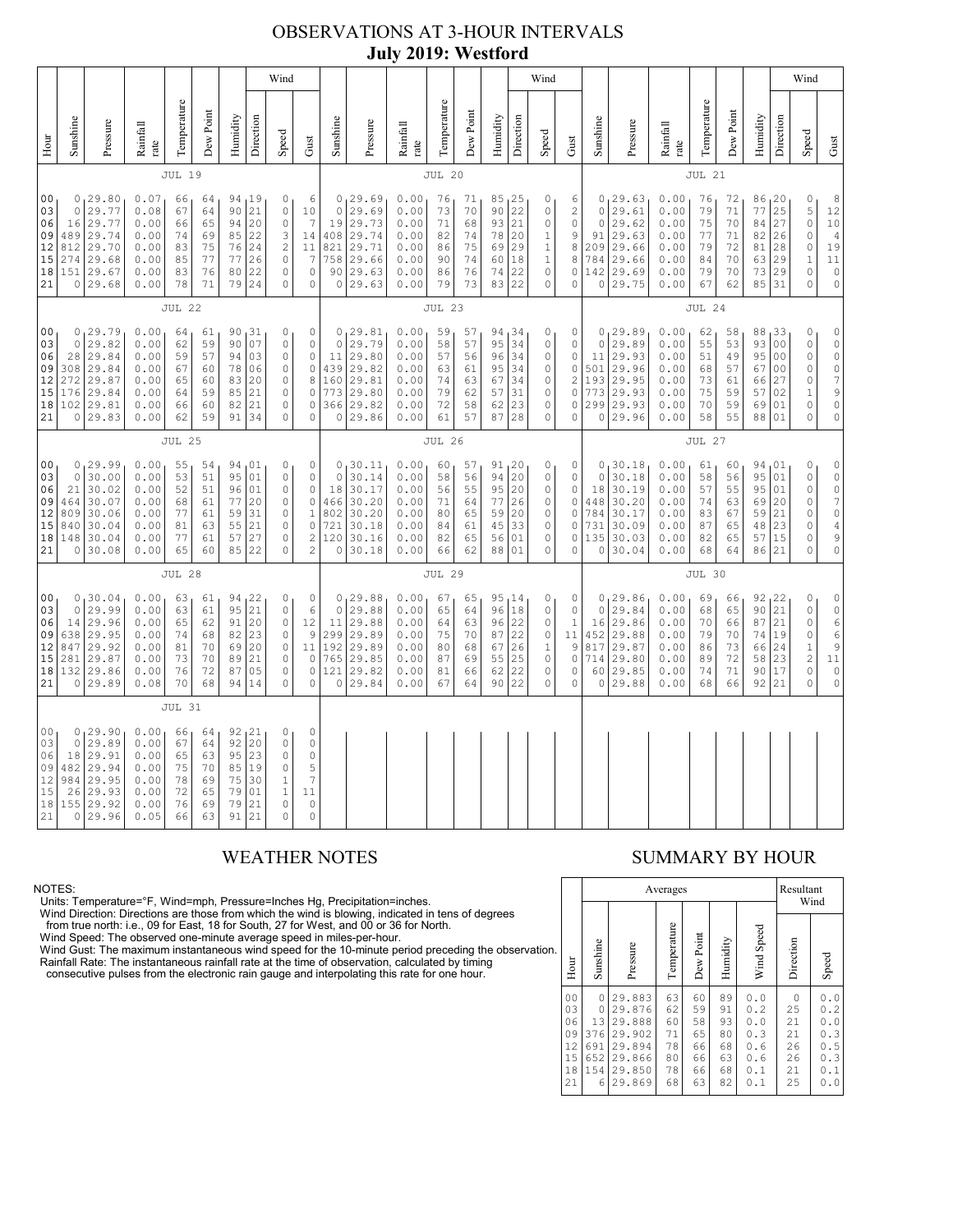## HOURLY PRECIPITATION (Water Equivalent) **July 2019: Westford**

| Date                                                                                     |      | A.M. Hour Ending at |      |      |      |    |      |      |                                                                                                                                                                                                                                                                                                                                      |    |    |    |          |      | P.M. Hour Ending at |      |                |      |    |    |                        |              |                           |                                                                                 |                                  |  |  |
|------------------------------------------------------------------------------------------|------|---------------------|------|------|------|----|------|------|--------------------------------------------------------------------------------------------------------------------------------------------------------------------------------------------------------------------------------------------------------------------------------------------------------------------------------------|----|----|----|----------|------|---------------------|------|----------------|------|----|----|------------------------|--------------|---------------------------|---------------------------------------------------------------------------------|----------------------------------|--|--|
|                                                                                          | 01   | 02                  | 03   | 04   | 05   | 06 | 07   | 08   | 09                                                                                                                                                                                                                                                                                                                                   | 10 | 11 | 12 | 01       | 02   | 03                  | 04   | 05             | 06   | 07 | 08 | 09                     | 10           | 11                        | 12                                                                              | Date                             |  |  |
| 01<br>$02\,$<br>03<br>$0\,4$<br>05                                                       |      |                     |      |      |      |    | 0.01 | 0.01 |                                                                                                                                                                                                                                                                                                                                      |    |    |    |          |      |                     |      |                |      |    |    |                        |              |                           |                                                                                 | 01<br>02<br>03<br>04<br>05       |  |  |
| 06<br>07<br>$08$<br>$09$<br>$10$                                                         |      |                     | 0.01 |      |      |    |      |      |                                                                                                                                                                                                                                                                                                                                      |    |    |    | 0.170.24 |      |                     |      |                |      |    |    |                        |              |                           |                                                                                 | 06<br>07<br>08<br>09<br>09<br>10 |  |  |
| $\begin{array}{c} 11 \\ 12 \end{array}$<br>$\begin{array}{c} 13 \\ 14 \end{array}$<br>15 | 0.06 |                     |      |      |      |    |      |      |                                                                                                                                                                                                                                                                                                                                      |    |    |    |          |      |                     |      | $0\,.16$       | 0.03 |    |    | 0.01                   |              | 0.040.200.07<br>0.0500.03 | $\begin{array}{r l} 0.07 & 11 \\ 0.01 & 12 \\ 0.01 & 13 \\ 14 & 15 \end{array}$ |                                  |  |  |
| $\begin{smallmatrix}1\,6\\1\,7\end{smallmatrix}$<br>$1\,8$<br>19<br>20                   |      |                     |      |      |      |    |      |      | $0.04 \mid 0.40 \mid 0.06 \mid 0.03 \mid 0.01$                                                                                                                                                                                                                                                                                       |    |    |    |          | 0.02 |                     |      | $1.21 \, 0.08$ |      |    |    |                        |              |                           |                                                                                 | 16<br>17<br>18<br>19<br>20       |  |  |
| 21<br>22<br>$\frac{23}{24}$<br>25                                                        |      |                     |      | 0.01 |      |    |      |      |                                                                                                                                                                                                                                                                                                                                      |    |    |    |          |      |                     |      |                |      |    |    |                        |              |                           |                                                                                 |                                  |  |  |
| 26<br>27<br>28<br>29<br>30                                                               |      |                     |      |      |      |    |      | 0.01 |                                                                                                                                                                                                                                                                                                                                      |    |    |    |          |      | 0.0200.02           |      | 0.31           |      |    |    | ${\tt 0}$ . ${\tt 02}$ | 0.010.060.12 |                           |                                                                                 | 26<br>27<br>28<br>29<br>29<br>30 |  |  |
| 31                                                                                       |      |                     |      |      | 0.01 |    |      |      |                                                                                                                                                                                                                                                                                                                                      |    |    |    |          |      |                     | 0.05 |                | 0.01 |    |    | 0.02                   |              |                           |                                                                                 | 31                               |  |  |
|                                                                                          |      |                     |      |      |      |    |      |      | $\text{Sum}\left[0.06\left[0.00\left[0.01\left[0.01\left[0.01\left[0.04\left[0.41\left[0.08\left[0.03\left[0.01\left[0.00\left[0.01\left[0.00\left[0.01\right]c0.01\right]c0.01\right]c0.02\left[0.02\left[1.26\left[0.55\left[0.04\left[0.00\left[0.00\left[0.06\left[0.06\left[0.03\left[0.03\left[0.03\left[0.03\left[0.03\left[$ |    |    |    |          |      |                     |      |                |      |    |    |                        |              |                           |                                                                                 |                                  |  |  |

During a frozen precipitation event, hourly precipitation totals may not be recorded. In this case, daily amounts are typically entered in the last column (hour ending at 12 A.M.)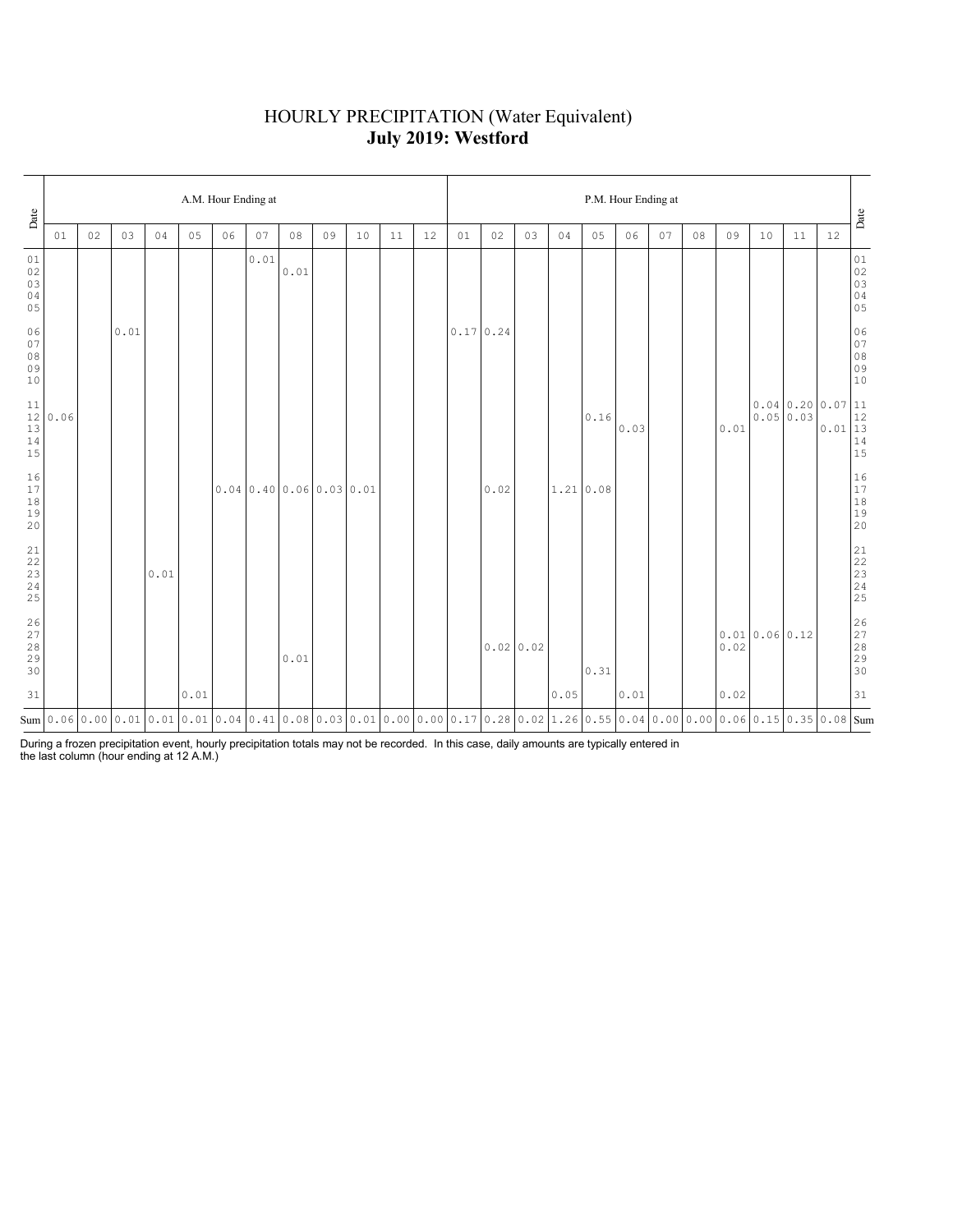### HOUR-BY-HOUR DATA **July 2019: Westford**